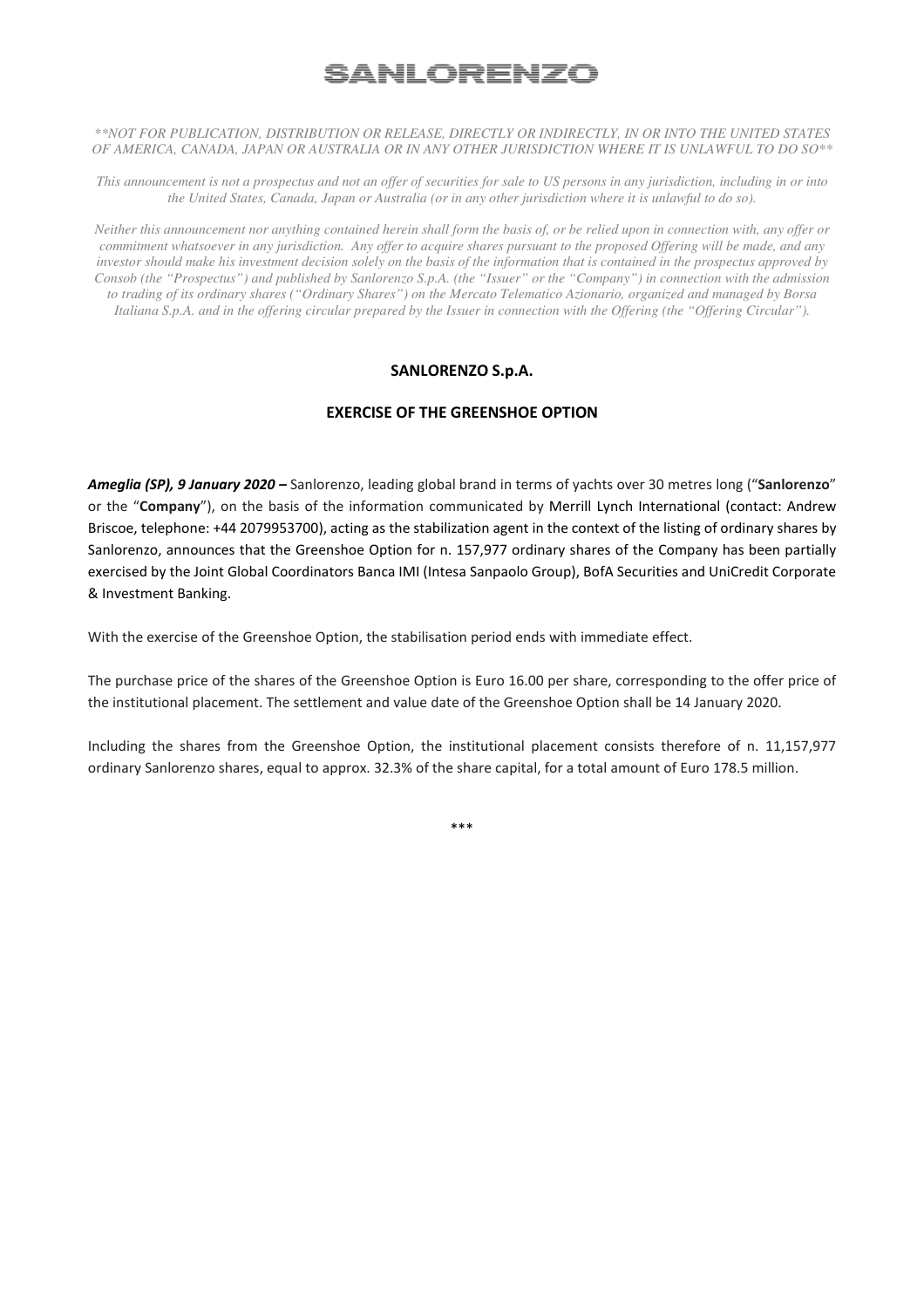#### Sanlorenzo S.p.A.

Sanlorenzo is a leading global brand in terms of number of yachts over 30 meters long.

The shipyard manufactures "made to measure" yachts and superyachts characterized by a distinctive design and customised for each customer. This makes Sanlorenzo unique amongst global players in the luxury yachting industry.

Sanlorenzo has three business divisions:

- Yacht Division composite 24-38 meters yachts marketed under the Sanlorenzo brand contributing to 62.8% of 2018 full year Group's consolidated net revenues new yachts;
- Superyacht Division 40-68 meters aluminum and steel superyachts marketed under the Sanlorenzo brand contributing to 31.1% of 2018 full year Group's consolidated net revenues new yachts;
- Bluegame Division 13-21 meters sports utility yachts in composite marketed under the Bluegame by Sanlorenzo brand contributing to 1.8% of 2018 full year Group's consolidated net revenues new yachts.

Sanlorenzo's manufacturing activities are carried out through four shipyards located in La Spezia (SP), Ameglia (SP), Viareggio (LU) and Massa (MS). The sites are strategically located in proximity, thus enabling significant operational efficiencies. Europe represents Sanlorenzo's main end-market accounting for 57.5% of 2018 full year Group's consolidated net revenues new yachts. Americas, APAC and MEA accounted for 19.6%, 17.6% and 5.4% of 2018 full year Group's consolidated net revenues new yachts, respectively.

The Group employs approximately 450 people. In addition, the Group cooperates with a network of 1,500 qualified artisan companies and leverages on an international distribution network and a widespread service network for customers worldwide. The Group's consolidated net revenues new yachts have grown at a CAGR of 16%<sup>1</sup> between 2004 and 2018.

www.sanlorenzoyacht.com

\* \* \*

Press contacts:

**Weber Shandwick | Advisory** Giorgio Catalano M. 334 696 9275 Mail gcatalano@advisorywebershandwick.it Francesca Visioni M. 342 973 7950 Mail fvisioni@advisorywebershandwick.it

The contents of this announcement, which have been prepared by the Issuer and its consolidated subsidiaries (together, the "Group") and are the sole responsibility of Issuer, is for background purposes only and does not purport to be full or complete. No reliance may be placed by any person for any purpose on the information contained in this announcement or its accuracy, fairness or completeness.

This announcement is not for publication or distribution, directly or indirectly, in or into the United States. The distribution of this announcement may be restricted by law in certain jurisdictions and persons into whose possession any document or other information referred to herein comes should inform themselves about and observe any such restriction. Any failure to comply with these restrictions may constitute a violation of the securities laws of any such jurisdiction.

This announcement does not contain or constitute an offer of, or the solicitation of an offer to buy, Ordinary Shares to any person in the United States, Australia, Canada or Japan or in any jurisdiction to whom or in which such offer or solicitation is unlawful. The Ordinary Shares referred to herein may not be offered or sold in the United States unless registered under the US Securities Act of 1933 (the "Securities Act") or offered in a transaction exempt from, or not subject to, the registration requirements of the Securities Act. The offer and sale of Ordinary Shares referred to herein has not been and will not be registered under the Securities Act or under the applicable securities laws of Australia, Canada or Japan. Subject to certain exceptions, the Ordinary Shares referred to herein may not be offered or sold in Australia, Canada or Japan or to, or for the account or benefit of, any national, resident or citizen of Australia, Canada or Japan. There will be no public offer of the Ordinary Shares in the United States, Australia, Canada or Japan or elsewhere.

In member states of the European Economic Area ("EEA") (each, a "Relevant Member State"), this announcement and any offer if made subsequently is directed only at persons who are "qualified investors" within the meaning of the Prospectus Regulation (Regulation (EU) 2017/1129) ("Qualified Investors"). In Italy this announcement is directed exclusively at Qualified Investors as such term is defined in Article 34-ter, paragraph 1, letter b), of CONSOB Regulation on Issuers No. 11971 of May 14, 1999, as subsequently amended and supplemented by Article 35, paragraph 1, letter d), of CONSOB Regulation on Intermediaries No. 20307 of February 15, 2018. In the United Kingdom this announcement is directed exclusively at Qualified Investors (i) who have professional experience in matters relating to investments falling within Article 19(5) of the Financial Services and Markets Act 2000 (Financial Promotion) Order 2005, as amended (the "Order") or (ii) who fall within Article 49(2)(A) to (D) of the Order, and (iii) to whom it may otherwise lawfully be communicated, and any investment activity to which it relates will only be engaged in with such persons and it should not be relied on by anyone other than such persons.

<sup>&</sup>lt;sup>1</sup> Based on 2004 Value of Production as per the Italian GAAP and 2018 Net Revenues new Yachts as per the IFRS.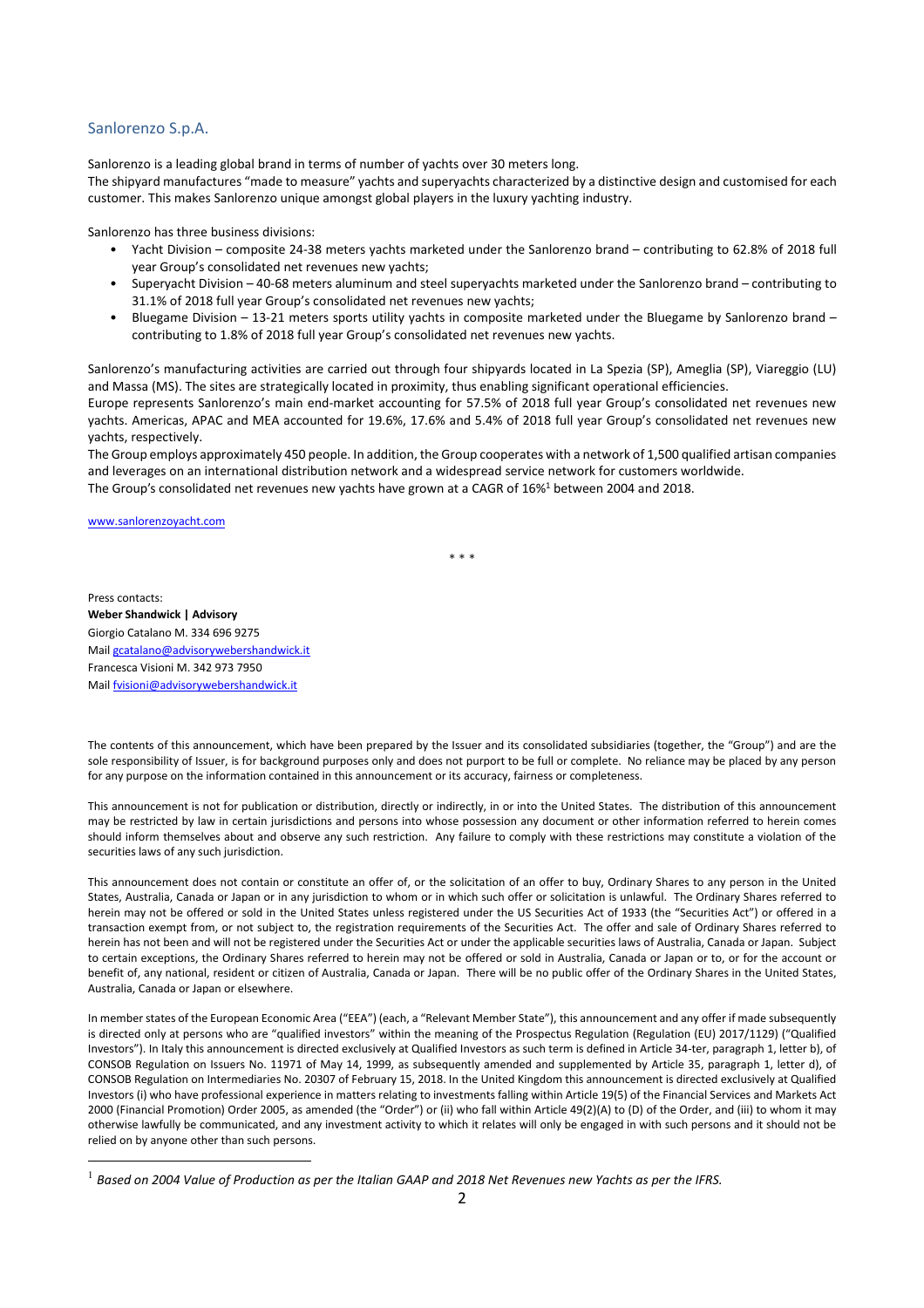This announcement may include statements that are, or may be deemed to be, "forward-looking statements". These forward-looking statements may be identified by the use of forward-looking terminology, including the terms "believes", "estimates", "plans", "projects", "anticipates", "expects", "intends", "may", "will" or "should" or, in each case, their negative or other variations or comparable terminology, or by discussions of strategy, plans, objectives, goals, future events or intentions. Forward-looking statements may and often do differ materially from actual results. Any forwardlooking statements reflect the Company's current view with respect to future events and are subject to risks relating to future events and other risks, uncertainties and assumptions relating to the Group's business, results of operations, financial position, liquidity, prospects, growth or strategies. Forward-looking statements speak only as of the date they are made.

This announcement contains alternative performance indicators that are not recognized by IFRS. Different companies and analysts may calculate these non-IFRS measures differently, so making comparisons among companies on this basis should be done very carefully. These non-IFRS measures have limitations as analytical tools, are not measures of performance or financial condition under IFRS and should not be considered in isolation or construed as substitutes for operating profit or net profit as an indicator of our operations in accordance with IFRS.

Each of Issuer, Merrill Lynch International, Banca IMI S.p.A. and UniCredit Bank AG Milan Branch (the "Managers") and their respective affiliates expressly disclaims any obligation or undertaking to update, review or revise any forward looking statement contained in this announcement whether as a result of new information, future developments or otherwise.

Any purchase of Ordinary Shares in the proposed Offering should be made solely on the basis of the information contained in the final Prospectus and the Offering Circular to be issued by the Company in connection with the Offering. The information in this announcement is subject to change.

The date of admission may be influenced by things such as market conditions. There is no guarantee that admission will occur and you should not base your financial decisions on Issuer's intentions in relation to admission at this stage. Acquiring investments to which this announcement relates may expose an investor to a significant risk of losing all of the amount invested. Persons considering making such investments should consult an authorised person specialising in advising on such investments. This announcement does not constitute a recommendation concerning the Offering. The value of shares can decrease as well as increase. Potential investors should consult a professional advisor as to the suitability of the Offering for the person concerned.

The Managers are acting exclusively for Issuer and no-one else in connection with the Offering. They will not regard any other person as their respective clients in relation to the Offering and will not be responsible to anyone other than Issuer for providing the protections afforded to their respective clients, nor for providing advice in relation to the Offering, the contents of this announcement or any transaction, arrangement or other matter referred to herein.

In connection with the Offering of the Ordinary Shares, the Managers and any of their affiliates, may take up a portion of the Ordinary Shares in the Offering as a principal position and in that capacity may retain, purchase, sell, offer to sell for their own accounts such Ordinary Shares and other securities of the Company or related investments in connection with the Offering or otherwise. Accordingly, references in the Prospectus and in the Offering Circular, once available, to the Ordinary Shares being issued, offered, subscribed, acquired, placed or otherwise dealt in should be read as including any issue or offer to, or subscription, acquisition, placing or dealing by, the Managers and any of their affiliates acting in such capacity. In addition the Managers and any of their affiliates may enter into financing arrangements (including swaps, warrants or contracts for differences) with investors in connection with which the Managers and any of their affiliates may from time to time acquire, hold or dispose of Ordinary Shares. The Managers do not intend to disclose the extent of any such investment or transactions otherwise than in accordance with any legal or regulatory obligations to do so.

None of the Managers or any of their respective affiliates or any of their respective directors, officers, employees, advisers or agents accepts any responsibility or liability whatsoever for or makes any representation or warranty, express or implied, as to the truth, accuracy or completeness of the information in this announcement (or whether any information has been omitted from the announcement) or any other information relating to the Company, its subsidiaries or associated companies, whether written, oral or in a visual or electronic form, and howsoever transmitted or made available or for any loss howsoever arising from any use of this announcement or its contents or otherwise arising in connection therewith.

In connection with the Offering, Merrill Lynch International as stabilization manager, or any of its agents, may (but will be under no obligation to), to the extent permitted by applicable law, over-allot Ordinary Shares or effect other transactions with a view to supporting the market price of the Ordinary Shares at a higher level than that which might otherwise prevail in the open market. Merrill Lynch International is not required to enter into such transactions and such transactions may be effected on any stock market, over-the-counter market, stock exchange or otherwise and may be undertaken at any time during the period commencing on the date of the commencement of conditional dealings of the Ordinary Shares on the Mercato Telematico Azionario, organized and managed by Borsa Italiana S.p.A., and ending no later than 30 calendar days thereafter. However, there will be no obligation on Merrill Lynch International or any of its agents to effect stabilizing transactions and there is no assurance that stabilizing transactions will be undertaken. Such stabilizing measures, if commenced, may be discontinued at any time without prior notice. In no event will measures be taken to stabilize the market price of the Ordinary Shares above the offer price. Save as required by law or regulation, neither Merrill Lynch International nor any of its agents intends to disclose the extent of any over-allotments made and/or stabilization transactions conducted in relation to the Offering.

In connection with the Offering, Merrill Lynch International as stabilization manager, may, for stabilization purposes, over-allot Ordinary Shares up to a maximum of 10% of the total number of Ordinary Shares comprised in the Offering. For the purposes of allowing it to cover short positions resulting from any such over-allotments and/or from sales of Ordinary Shares effected by it during the stabilization period, Merrill Lynch International will enter into over-allotment arrangements pursuant to which Merrill Lynch International may purchase or procure purchasers for additional Ordinary Shares up to a maximum of 10% of the total number of Ordinary Shares comprised in the Offering (the "Over Allotment Shares") at the offer price. The over-allotment arrangements will be exercisable in whole or in part, upon notice by Merrill Lynch International, at any time on or before the 30th calendar day after the commencement of conditional trading of the Ordinary Shares on the Mercato Telematico Azionario, organized and managed by Borsa Italiana S.p.A. Any Over-allotment Shares made available pursuant to the over-allotment arrangements, including for all dividends and other